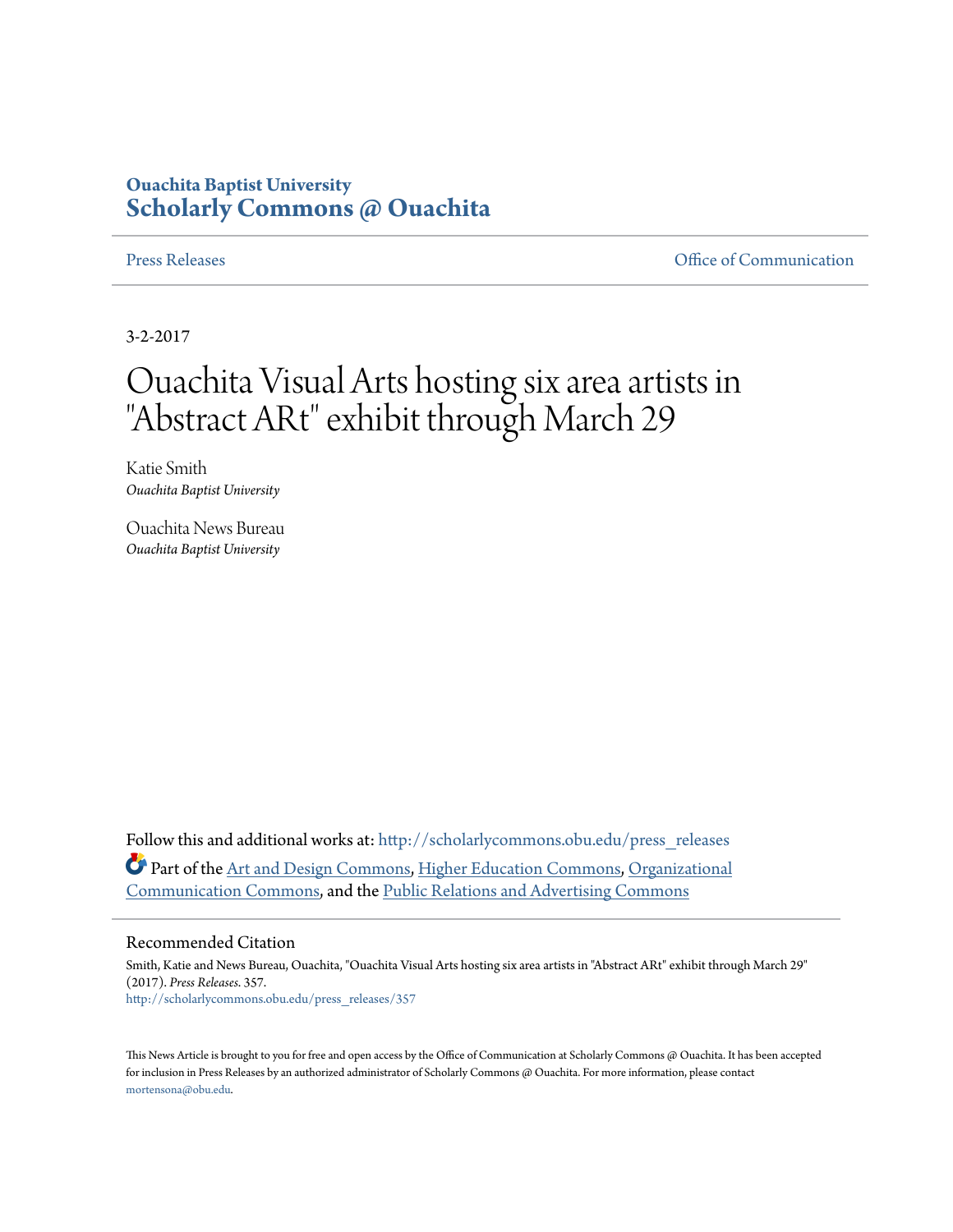

For immediate release **Ouachita Visual Arts hosting six area artists in "Abstract ARt" exhibit through March 29** *By Katie Smith* March 2, 2017 For more information, contact OBU's news bureau at [newsbureau@obu.edu](mailto:newsbureau@obu.edu) or (870) 245-5208.

ARKADELPHIA, Ark.—Ouachita Baptist University's Department of Visual Arts is hosting six Arkansas artists for an abstract art exhibit, "Abstract ARt," through March 29. The exhibit will be in the first floor Rosemary Gossett Adams Gallery in Moses-Provine Hall and is free and open to the public. The exhibit will coincide with another abstract art exhibit featuring Tony Smith, an artist from Liverpool, England. Both of these exhibits feature abstract art and will play off the same artistic themes.

"Abstract ARt" will feature Dustyn Bork from Batesville, Ark.; Justin Bowles from Little Rock, Ark.; Robyn Horn from Little Rock, Ark.; Sam King from Fayetteville, Ark.; Marc Mitchell from Fayetteville, Ark.; and Steven Wise from Rogers, Ark.

Guests will be able view a wide range of contemporary art including painting, drawing, sculpture and printmaking. Each of these artists' pieces continue a history of abstract art that rose in the early modernism of the 1900s and has transformed through history to the newer forms of abstraction that have been emerging since 2000.

"They will be nonobjective, nonrepresentational pieces, meaning they focus first and foremost on being made up of texture, shape, color and such," explained Donnie Copeland, Ouachita associate professor of arts and chair of OBU's Department of Visual Arts. "They are not abstract pieces in the sense of making an abstract image of something that is real, even though such works are commonly thought of as being abstract. In the case of these artworks, the artists are thinking of their pieces as being real and present with the audience."

**Dustyn Bork** has been recognized as one of the most outstanding artists in Arkansas since moving from Michigan in 2010. His work frequently combines printed patterns with large blocks of color. "I explore cultural notions and decorative elements of design, architecture and pattern in my visual research," Bork explained. "I am inspired to reveal contrasts of renewal and destruction in the constructed environment. I juxtapose the intentional design of architecture, signs and symbols and the incidental structure of visual forms around us in various stages of decay." Bork spent time in Italy working as an artist and has been showcased throughout the world.

**Justin Bowles** takes inspiration from quilts and textiles from traditional Arkansas art. Her work borrows cultural signs and tropes from these elements to create nostalgic works of art and combines painting, screen printing, collage and sculpture. Bowles is a Ouachita graduate and is a professor of fine arts at Christian Brothers University in Memphis, Tenn.

**Robyn Horn** focuses on creating wood and stone sculptures, saying she thinks "in terms of wood and stone, of the things of which nature is made, of the ease with which nature develops into shapes and forms, created throughout centuries of accumulated time." Horn said she seeks to create effects of light and shadow in her sculptures and focuses on visual grace and structural strength. Horn's sculptures have been collected and displayed in many museums throughout the nation and world, including The National